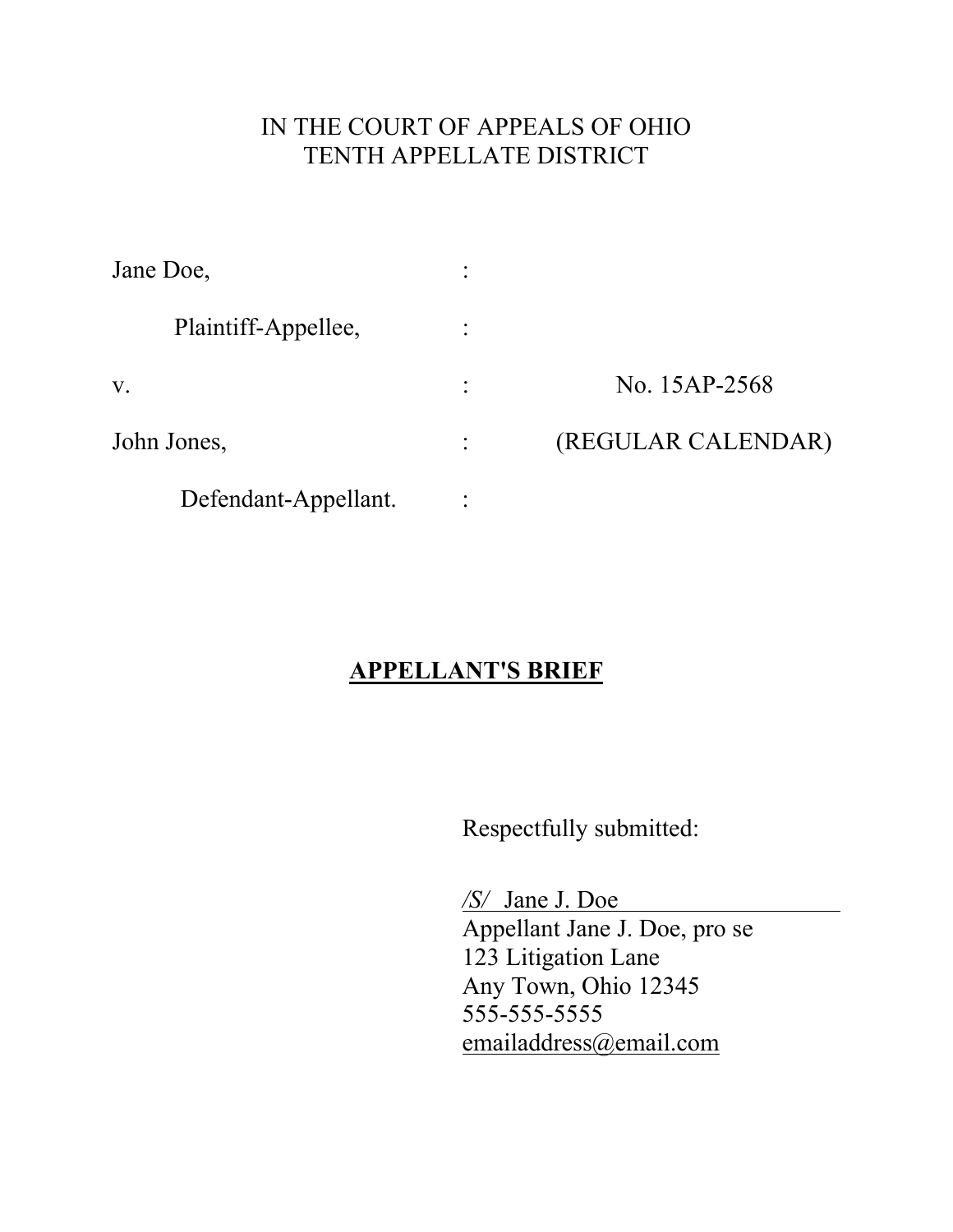# **TABLE OF CONTENTS**

| <b>TABLE OF</b>         |
|-------------------------|
|                         |
| <b>ASSIGNMENTS OF</b>   |
|                         |
|                         |
| <b>STATEMENT OF THE</b> |
|                         |
| <b>STATEMENT OF THE</b> |
|                         |
|                         |
|                         |
| <b>CERTIFICATE OF</b>   |
|                         |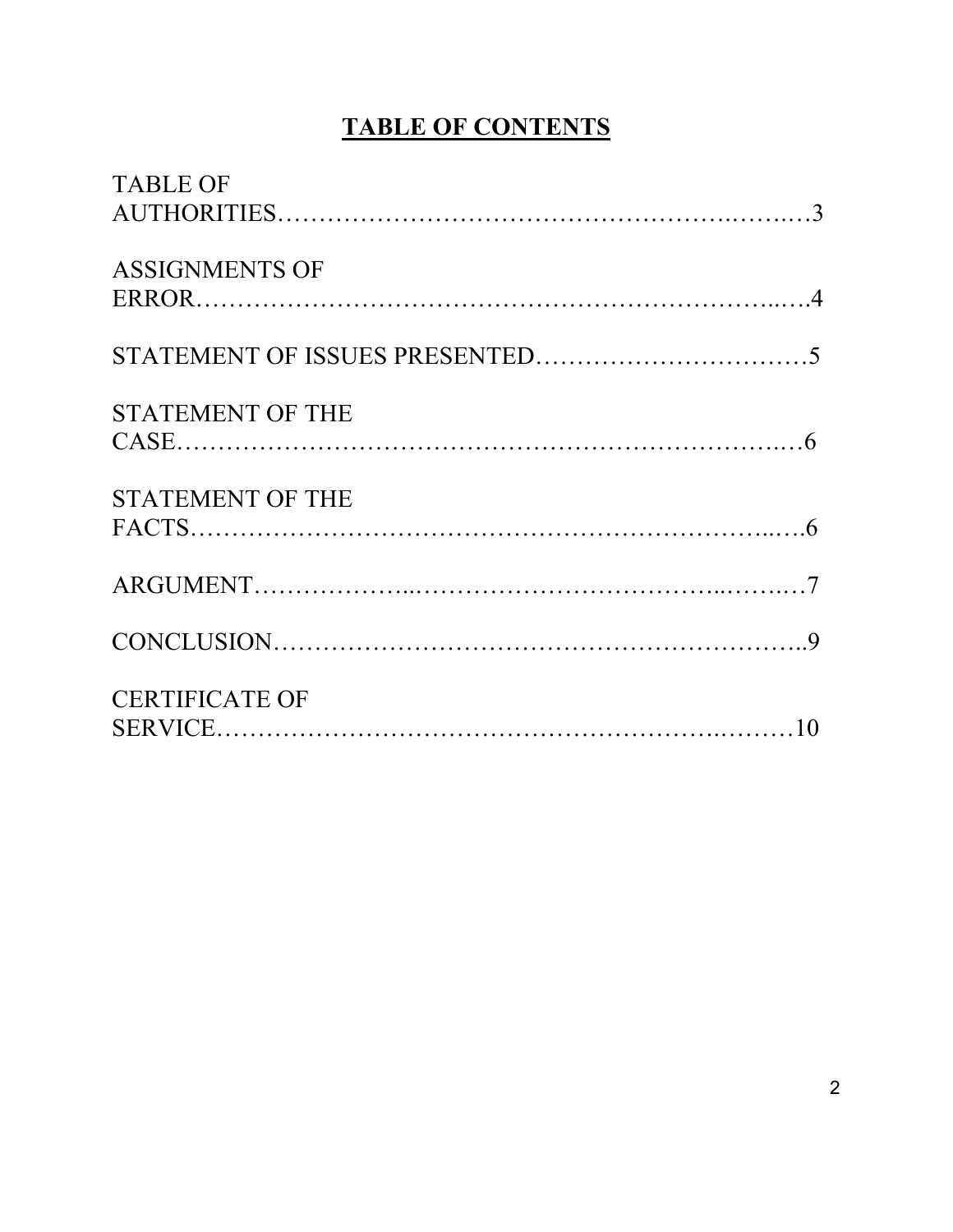# **TABLE OF AUTHORITIES**

### **Cases:**

## **Rules**

| Ohio Civ.R. |  |
|-------------|--|
| $\Delta$ 1  |  |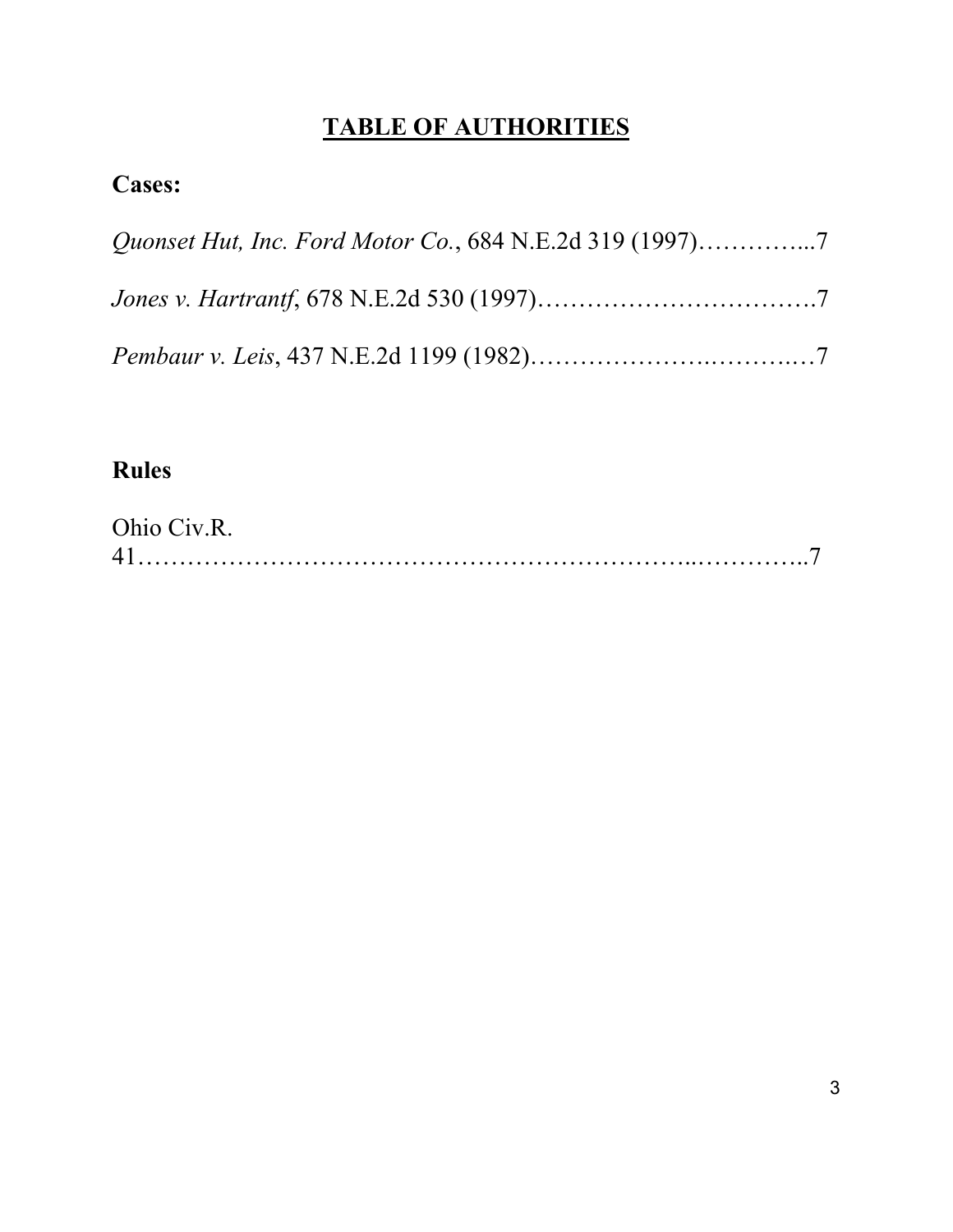## **ASSIGNMENTS OF ERROR**

FIRST ASSIGNMENT OF ERROR: The trial court erred and abused its discretion in dismissing appellant's action.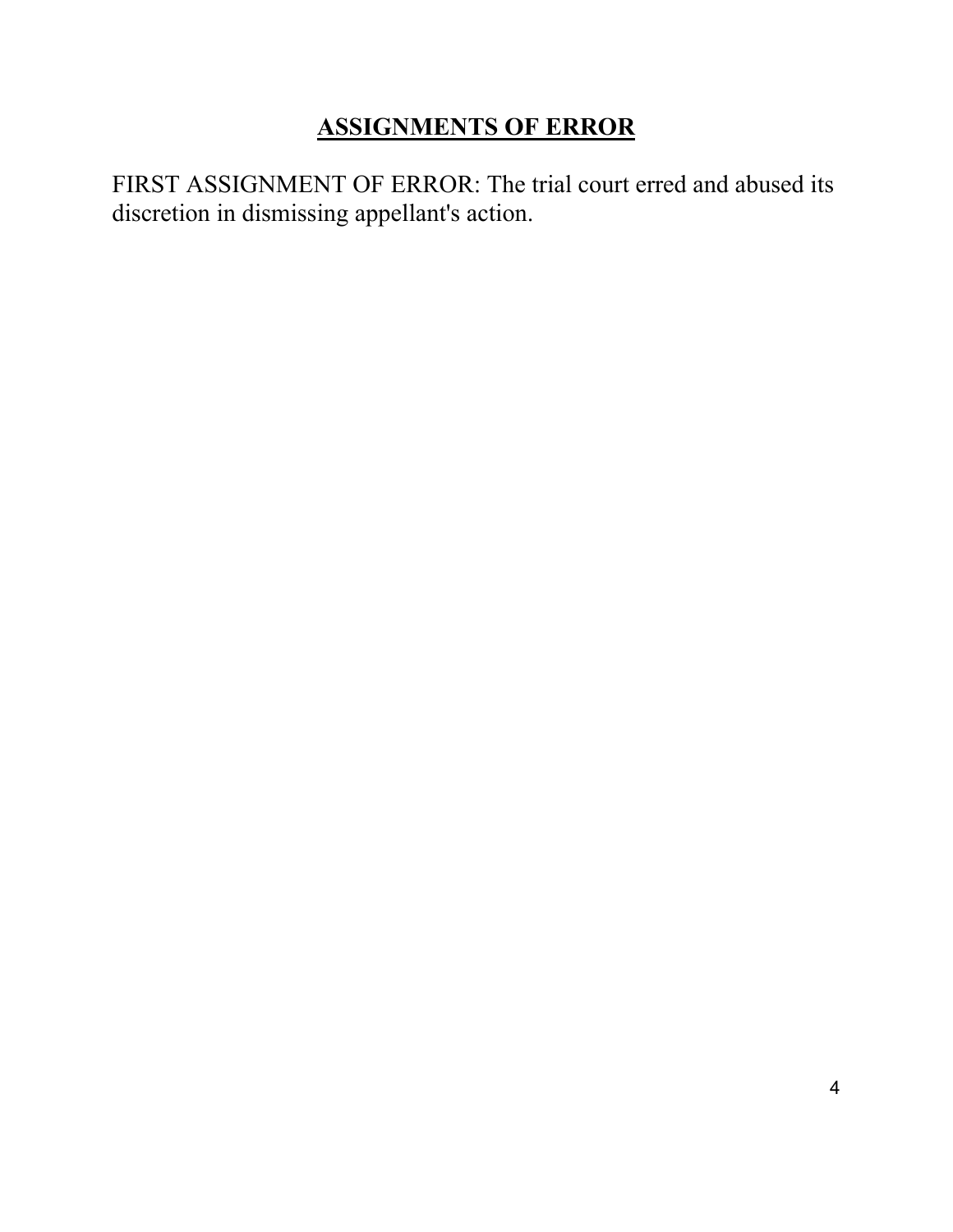### **ISSUES PRESENTED**

1. In granting an oral motion to dismiss without prior notice, the trial court erred as a matter of law and abused its discretion.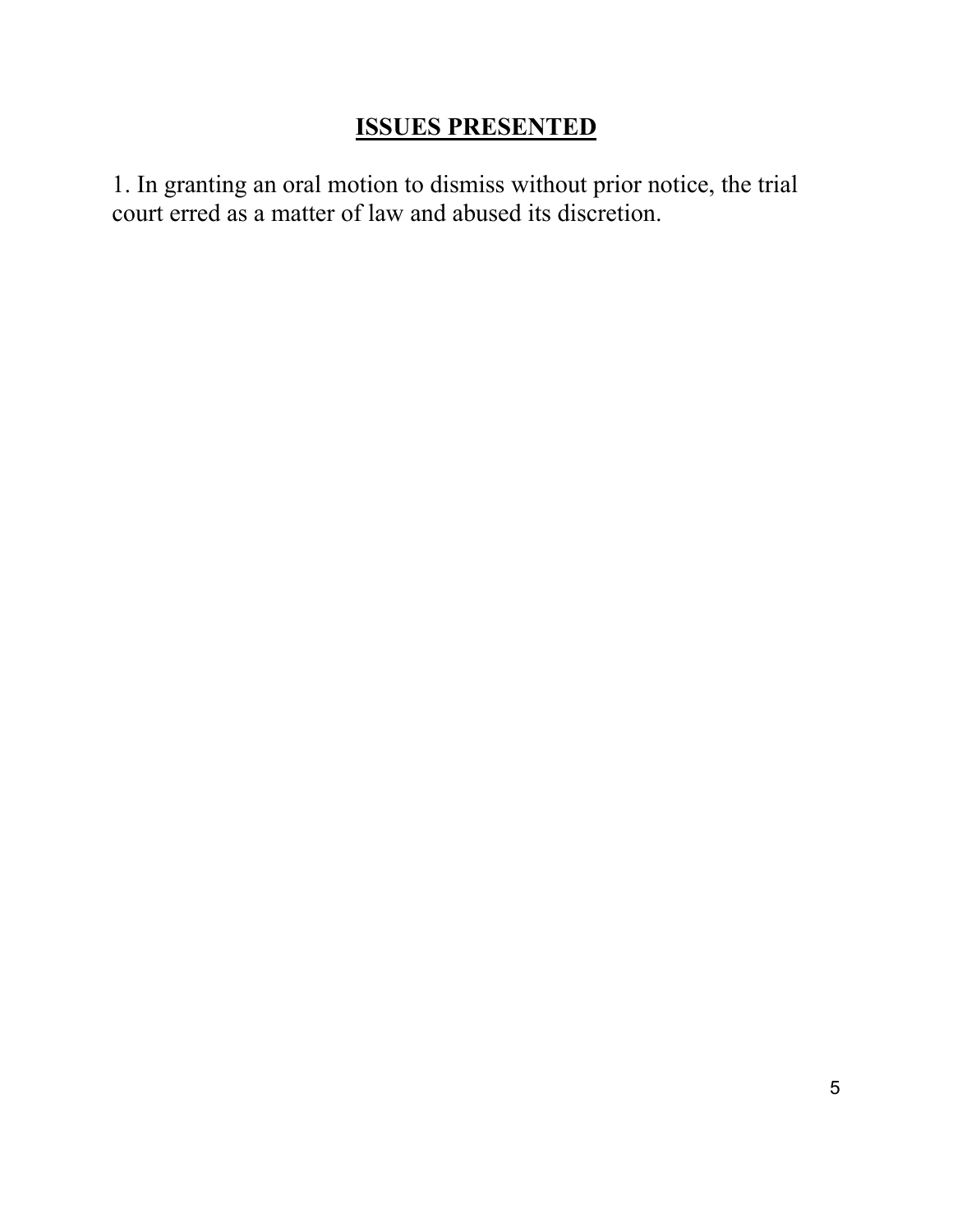#### **STATEMENT OF THE CASE AND THE FACTS**

After a nearly 20-year marriage, appellant filed a complaint for divorce on September 4, 2013. Appellee filed an answer and counterclaim. After discovery issues arose, a magistrate ordered appellant to comply with appellee's discovery requests and sanctioned appellant \$500.00

 Trial on the filed complaint began on November 6, 2014. At the commencement of trial, the trial court inquired about the parties' exchange of information. After realizing necessary information had not been exchanged, the trial court instructed the parties to present the necessary information on the following day.

Appellant presented a case in chief. Prior to crossexamination, appellee argued that appellant failed to present adequate evidence and requested that the case be dismissed for failure to prosecute. The trial court agreed and the matter was dismissed without prejudice pursuant to Civ.R. 41(B)(1). Appellant timely appealed.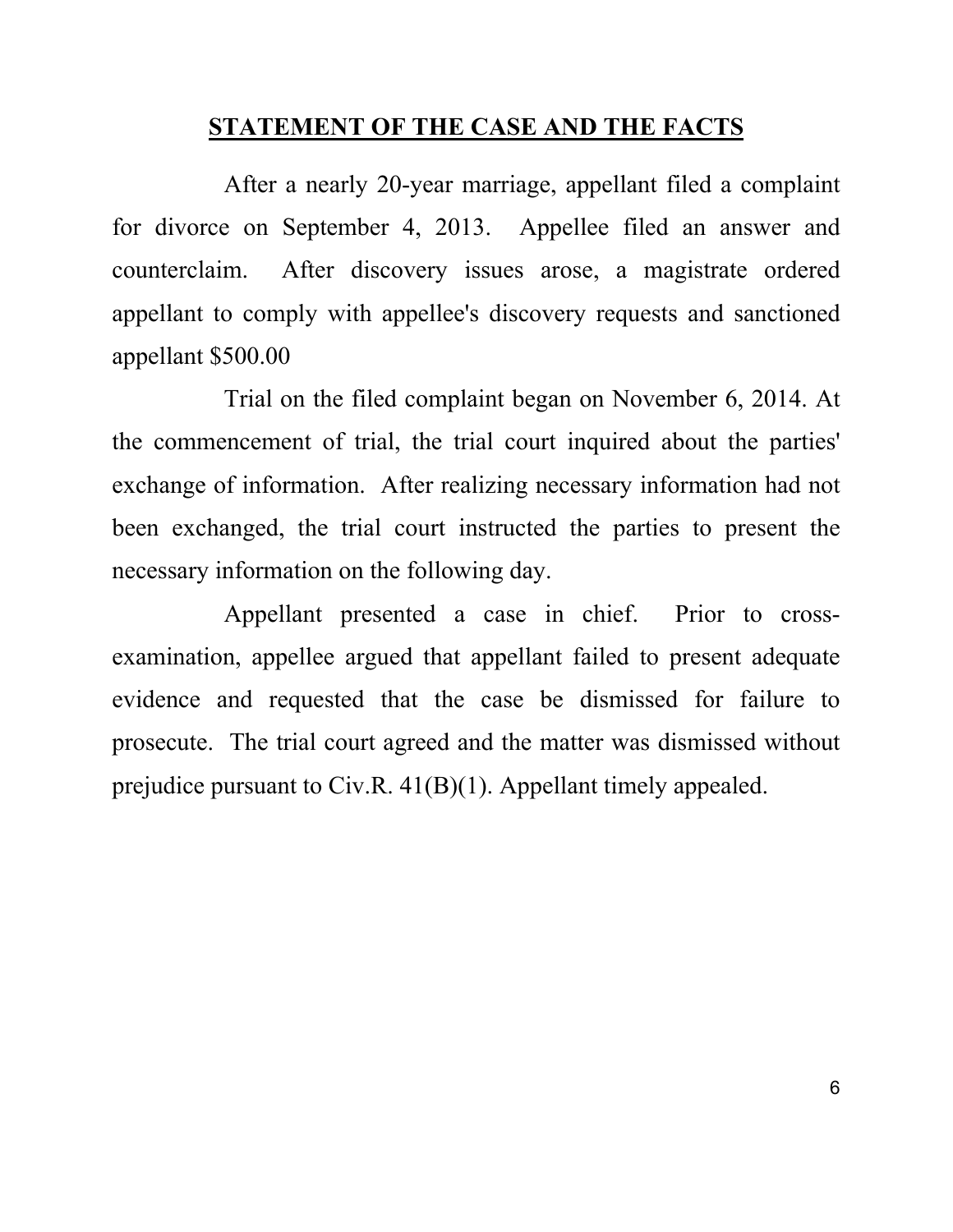#### **ARGUMENT**

**First Assignment of Error**: THE TRIAL COURT ERRED AND ABUSED ITS DISCRETION IN DISMISSING APPELLANT'S ACTION.

 A decision to dismiss for failure to prosecute is relegated to the sound discretion of the trial court and will not be reversed absent an abuse of discretion. *Quonset Hut, Inc. Ford Motor Co.*, 684 N.E.2d 319 (1997); *Jones v. Hartrantf*, 678 N.E.2d 530 (1997); *Pembaur v. Leis*, 437 N.E.2d 1199 (1982). The trial court dismissed appellant's case pursuant to Civ.R. 41(B)(1). Said provision expressly requires that notice be provided to a plaintiff before a trial can dismiss an action. However, the record does not indicate that the trial court provided any notice to appellant of its intent to dismiss this case.

Appellant was prepared for trial and went forward with trial on the scheduled date. Opening statements were made and appellant was sworn in as a witness. At the end of the second day of testimony and prior to cross-examining appellant, appellee made an oral motion to dismiss the case for failure to prosecute. The trial court granted the motion. Because no notice of the trial court's intent to dismiss this case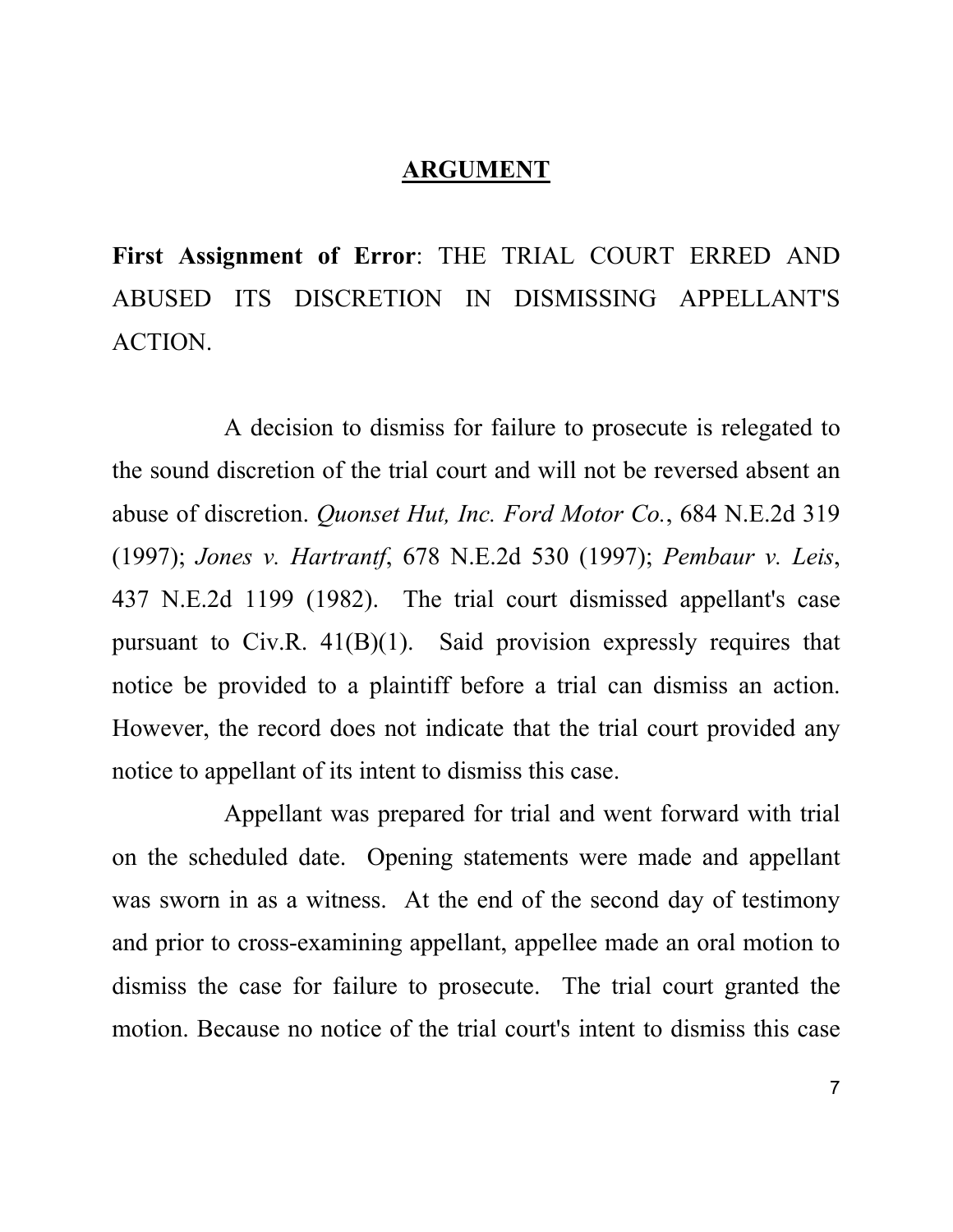was provided to appellant, the trial court clearly abused its discretion in dismissing this case pursuant to Civ.R. 41(B)(1).

Accordingly, the trial court erred in dismissing appellant's case and the judgment of the trial court should be reversed.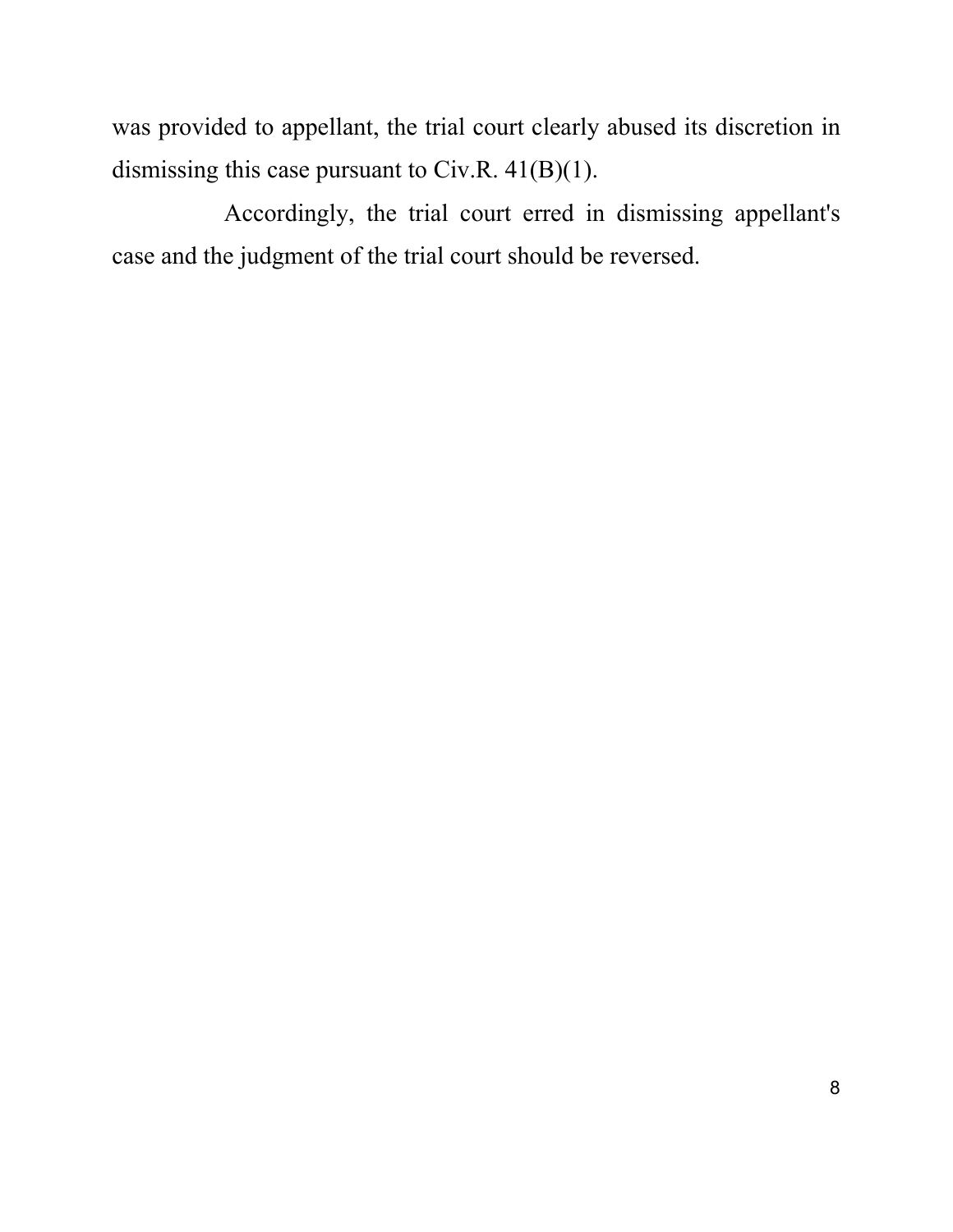#### **CONCLUSION**

The trial court erred and abused its discretion when it dismissed appellant's case pursuant to Civ.R. 41(B)(1). Therefore, appellant respectfully requests that this court reverse the judgment of the trial court and remand this matter to the trial court with instructions to hear this matter on its merits.

Respectfully submitted:

 */S/* Jane J. Doe Appellant Jane J. Doe, pro se 123 Litigation Lane Any Town, Ohio 12345 555-555-5555 [emailaddress@email.com](mailto:emailaddress@email.com)